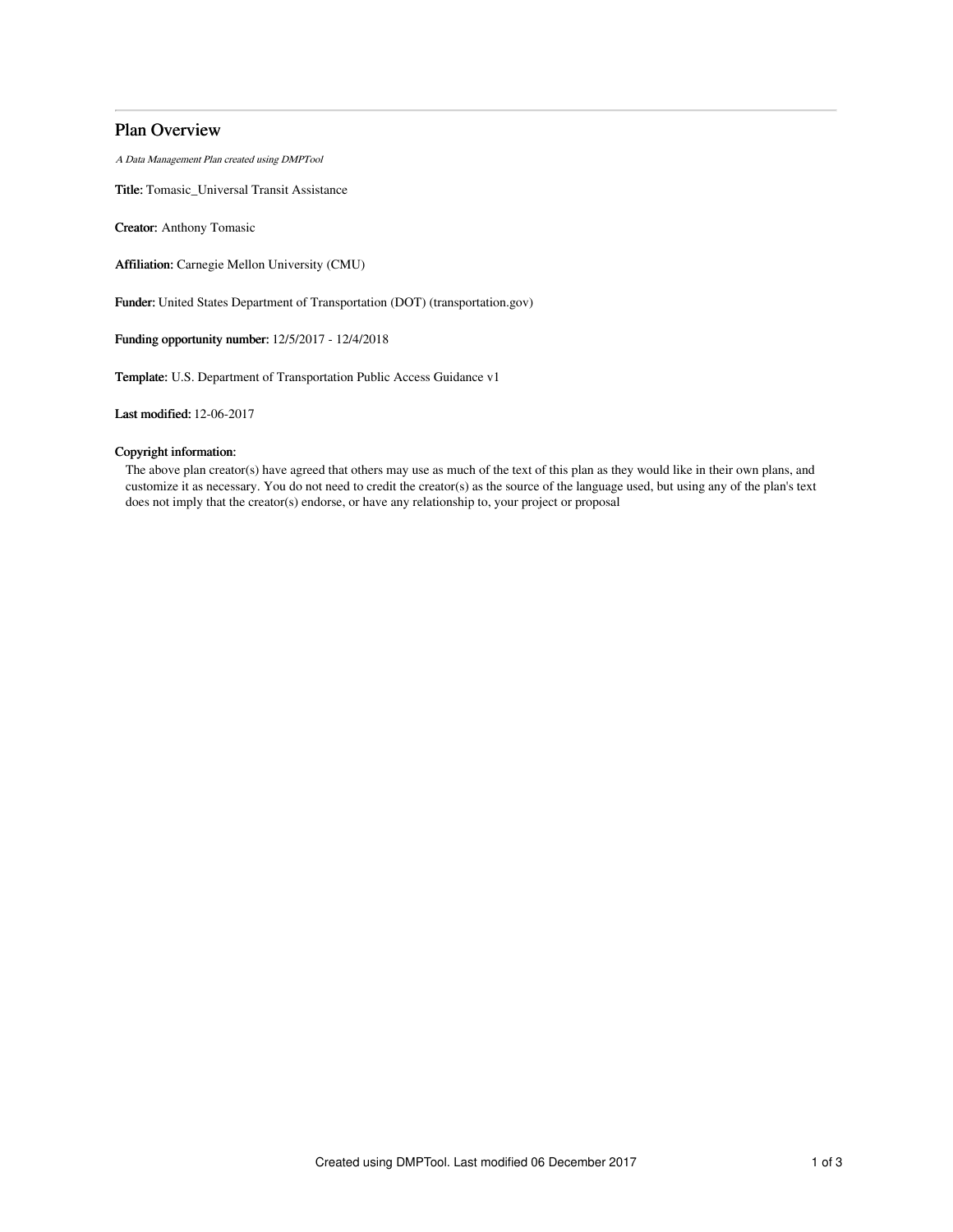# Tomasic\_Universal Transit Assistance

## Data description

#### Describe the data that will be gathered in the course of the research project, including whether the data should be preserved for long-term access. Data Description

The purpose of this research is to build computational models that reliably predict the origin/destination of user trips for a transit service. This prediction takes the form of a machine learning algorithm designed to incorporate relevant information to predict origin/destination.

Policies for Access and Sharing

We will apply a request to the IRB board to make the data publically available after a period of time. If approved, the dataset will be added to the Center's data repository.

## Data format and metadata standards

#### Describe the standards and machine-readable formats that will be used in the course of the research project.

The data is available as SQL database dumps in ASCII text, a common, open, non-proprietary data format. The process to generate these dumps is simple - a standard database dump tool is used.

In order to understand the data, we will include a data dictionary that describes the data

as text comments on the SQL schema. The data is managed and stored as a single large tar.gz file. To read or view the data, a researcher unzips and pipes the data to an SQL database system. The file is self contained with respect to schema and data.

The data is stored in a relational database and consists of approximately a year of

Tiramisu user transit ride traces (several thousands of records). The data was gathered

through the use of the Tiramisu mobile transit information system application and the

location services available on mobile devices. Potential users of the data include (i) researchers interested in constructing models of transit rider behavior and (ii) transit system planners interested in constructing models of transit rider behavior. Thus the potential value is only in constructing and validation of models. The data has no value outside of these constraints. The constructed models have value to traffic planners.

## Policies for access and sharing

#### Discuss the access policies that will apply to the data, so as to protect against the disclosure of identities, confidential business information, national security information, etc. and whether public use files may be generated from the data.

With respect to public access, we will submit an IRB requesting this change to the data,

since it was originally collected without permission to generally distribute. We may have

to anonymize the data (although at the moment the data is relatively anonymous). The PI will be responsible for managing the data. He will confer with colleagues on a regular basis to insure adherence to this data management plan.

## Policies for re-use, redistribution, derivatives

#### Discuss the policies for re-use, re-distribution and derivative projects.

Carnegie Mellon University or the home institution of the faculty holds the IP for data created by the project. Currently the data rights are retained by CMU and there are no rights to re-use, redistribution or derivative works. If the data is approved for distribution by CMU IRB and CMU IP Office, the data will be distributed into the public domain.

## Plans for archiving and preservation

## Outline the plans for archiving and preservation, specifying where research data will be deposited, and specify that data will be deposited at the time of initial publication of any related peer-reviewed journal article.

1. The Mobility21 UTC will archive all data on CERN, https://cds.cern.ch/, which is an approved site of the USDOT.

2. When a project submits a final report, the faculty will have 60 days to archive their data on CERN.

3. Faculty will maintain the data until it is uploaded to CERN.

CERN is a approved data repository by USDOT, we assume the following is pre-approved by DOT

4. Describe how back-up, disaster recovery, off-site data storage, and other redundant storage strategies will be used to ensure the data's security and integrity.

5. Describe how data will be protected from accidental or malicious modification or deletion prior to receipt by the archive.

6. Discuss your chosen data archive's policies and practices for back-up, disaster recovery, off-site data storage, and other redundant storage strategies to ensure the data's security and integrity for the long-term.